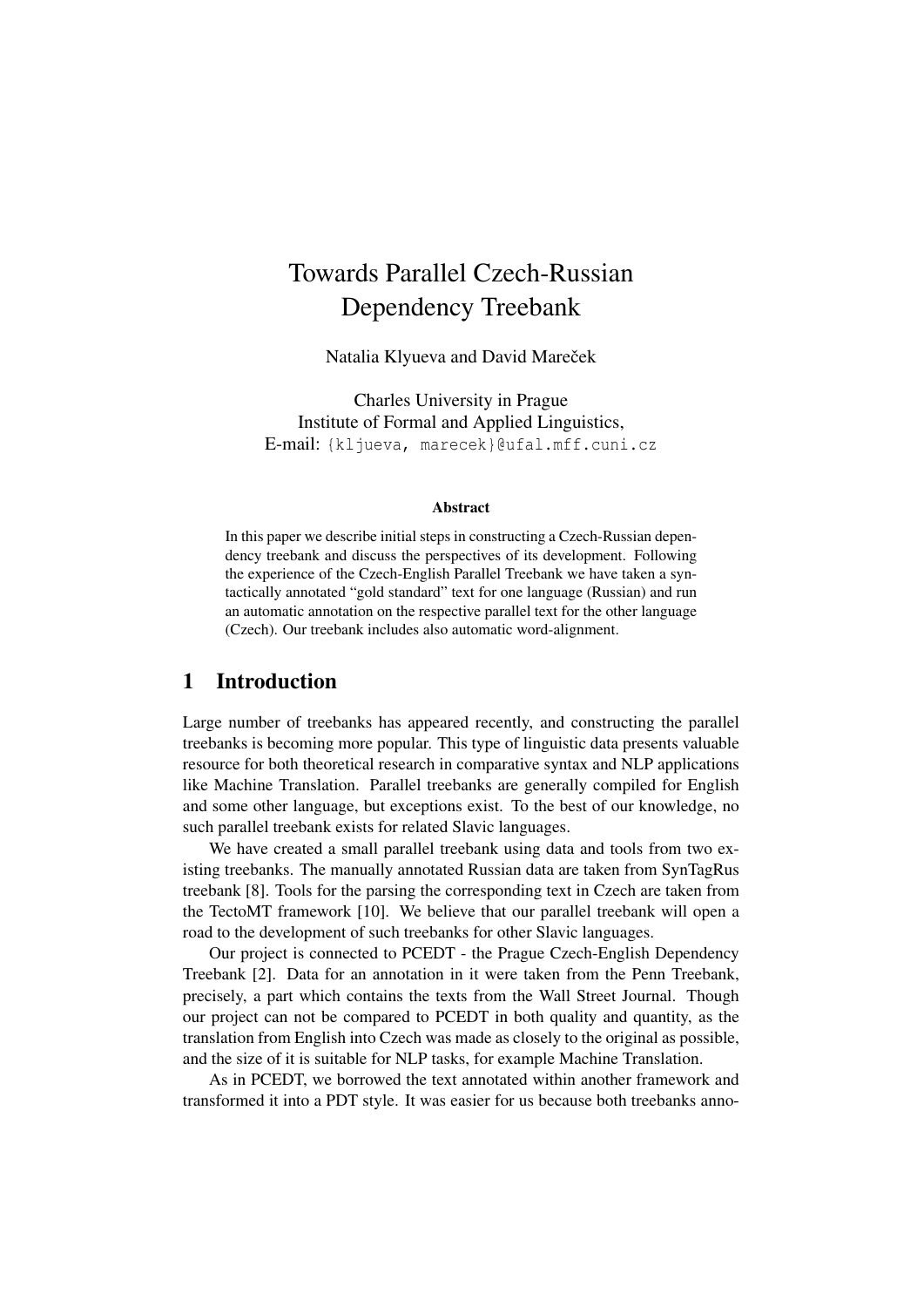tate dependency structure, not phrase structure. Still, we were not able to manually check the automatically parsed Czech text as it is done in the PCEDT.

Another very similar project is SMULTRON [1], the English-German-Swedish multilingual treebank, which also disposes a set of tools, as for example the Tree Aligner, that may be useful for our Treebank in the future.

This paper is structured as follows. Section 2 provides an overview on the two treebanks - the SynTagRus for Russian and the PDT for Czech, here we also introduce the data we chose for our treebank. In Section 3 an adaptation of the Russian annotation schema to the PDT style is described. Section 4 demonstrates the process of an automatic annotation of Czech text. Section 5 overviews the core – compilation and description of the treebank. Section 6 provides an example of a treebank exploitation. Finally, we conclude in Section 7.

### 2 Data and Tools

#### 2.1 PDT and TectoMT

We decided to choose the Prague Dependency Treebank as a platform for our treebank, as it is more experienced with a parallel treebank handling and dispose tools for this. PDT contains 115,844 sentences from newspapers and journals.

In Prague Treebanking school a sentence is annotated on three layers: morphological, analytical and, tectogrammatical.

#### 2.1.1 The Morphological Layer

Each word in a tree is represented as a node with a lemma and a tag assigned. The morphological tag is so-called positional, 15 positions are filled with an appropriate morphological category (Part of Speech, Gender, Number, Case, Person, Tense, etc.). All the sentences in PDT are annotated on this level.

#### 2.1.2 The Analytical Layer

Syntactic annotation is presented in form of dependency tree, where each morphologically annotated token from the previous level becomes a node with an assigned analytical function. Analytical function (afun) reflects a syntactic relation between a parent and a child node and is stored as an attribute of the child. Examples of an analytical functions: Subject (Sub), Predicate (Pred), Object (Obj) etc. Analytical layer is annotated in 75 % of PDT texts.

#### 2.1.3 The Tectogrammatical Layer

The annotation on the tectogrammatical layer (t-layer) goes deeper towards the level of meaning. Function words (prepositions, auxiliary verbs, conjunctions, etc.) are removed from the correspondent analytical tree and are stored as attributes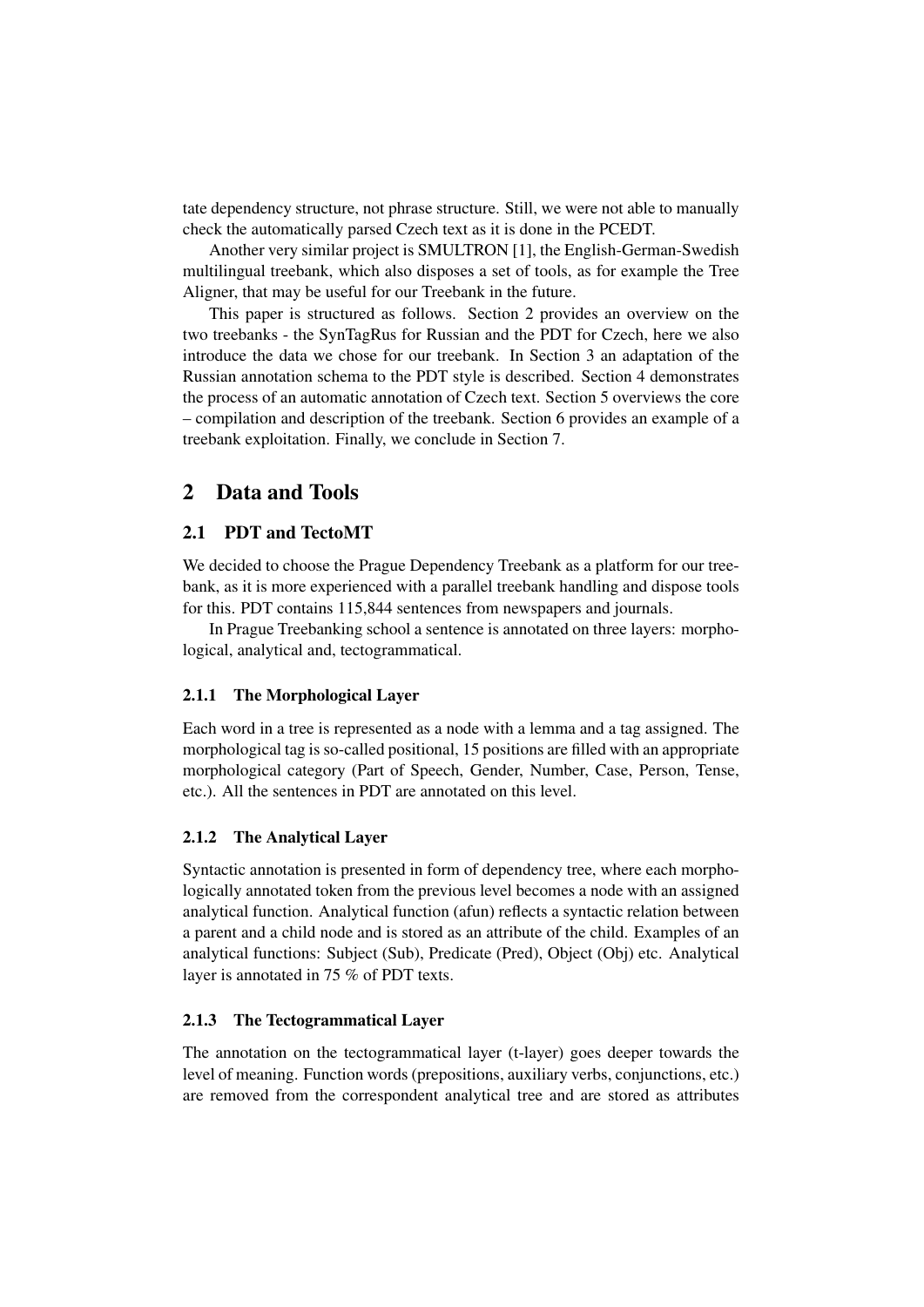of autosemantic words, leaving only content words as the nodes on the t-layer. Tectogrammatical layer is annotated on 45 % of PDT texts.

The tools for automatic annotation of Czech sentences on these three layers are freely available in a TectoMT framework [10], which is used in our work too.

#### 2.2 SynTagRus

SynTagRus is a collection of texts annotated on a morphological and a deep syntactic level. Texts in SynTagRus are mainly newspaper articles with a small amount of modern prose texts, it contains approximately 460,000 words. The treebank is coded in an XML-based schema.

Words are represented by nodes, which have three morphological attributes: word form, lemma and tag. Unlike a Czech positional tag, where a morphological feature has its own fixed position, the tags for Russian are conditional - the sequence of features depends on the part of speech. This difference, however, is not relevant to us as we leave the morphological tags untranslated, focusing rather on the syntax and the deep syntax transfer.

The nodes are connected between each other with the arcs that are marked with one of 78 syntactic relations (Predicative, Attributive, Adverbial etc.) One of the main "surface" differences from PDT is that the SynTagRus does not regard punctuation marks as nodes, whereas in the PDT analytical (syntactic) level punctuation symbols have even their own syntactic function.

#### 2.3 Data for our experiment

For a parallel treebank we have chosen a part of a Russian novel "Kafedra" ("The Faculty") by I. Grekova, because this novel was also translated into Czech and 480 sentences of it were annotated within the SynTagRus. Those sentences formed the core of our treebank. Probably more sufficient from a point of view of sentence correspondence will be translations of news articles, but they do not exist. We disposed only the printed version of the book which we scanned and aligned the sentences in the text manually.

The main challenge to handle the corpus is its novel translation into Czech. A sentence translated into Czech sometimes bears only a meaning of a source Russian sentence, and it is rather difficult to make the word alignment.

This problem is also multiplied by free word-order of those two Slavic languages. First we supposed that this common syntactic feature will contribute to the similarity of sentences. Afterwards we have found out that while translating the free word order Czech construction, in the Russian sentence the words can be mixed up in another way.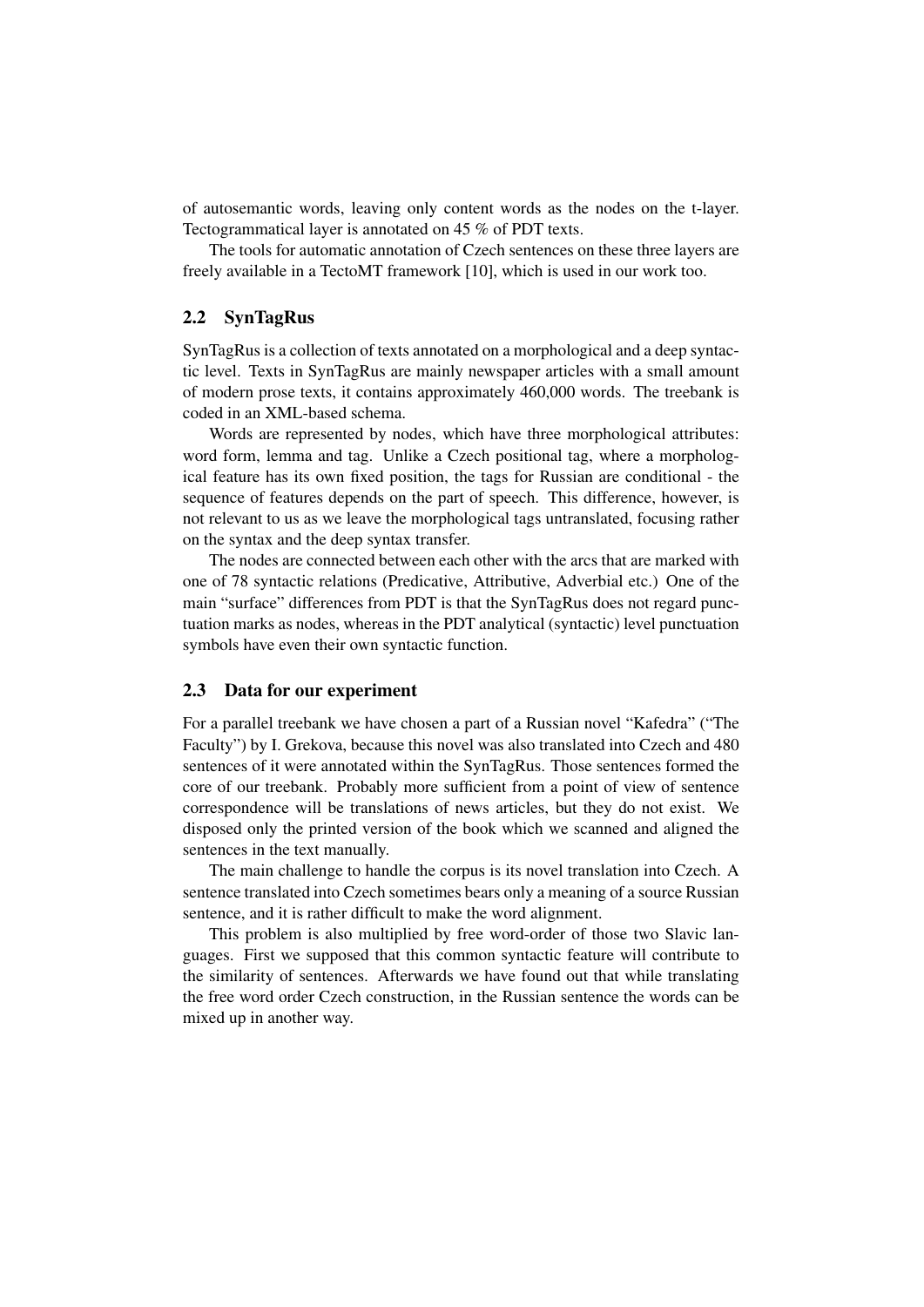### 3 Format Transfer for Russian data

SynTagRus is coded in an XML-based format, which we transformed into a PML (Prague Markup Language) format. It would be also rather straightforward to transfer Russian morphological tags into Czech. Morphological systems of the two languages are almost similar, both Czech and Russian have the same cases except for Vocative in Czech, verb tense system is also very close.

On the other hand if we want to be consistent, we should also make a transformation of syntactic properties (Russian syntactic functions) into afuns (Czech analytical functions). Here we face a big problem, because the two annotation schemes have different principles of annotation in this case. There are more than 78 syntactic functions in SynTagRus and only 28 afuns on the analytical layer in PDT, most of which can be mapped into those from SynTagRus (Predicative, Adverbial, Auxiliary relations).

Still, we should not forget about th information on the tectogrammatical layer for Czech, or functors. We argue, that the combination of an analytical function and a functor for Czech can correspond in some cases to a syntactic function from SynTagRus. In other words, the syntactic layer of annotation for Russian is more deep and semanticalized, and it is one layer. Whereas the Czech annotation draws a distinction line between syntax and semantics, leaving syntactic features to the analytical layer and semantics to the tectogrammatical one. This fact and some possible solutions of this problem can be illustrated by an example of a verb argument structure. For instance, in SynTagRus the complement relations are described as syntactic functions "n-compl", where n is a sequence number of an actant. In the Czech PDT it can correspond to either tectogrammatical functor "Patient" or "Means". In order to capture such differences we wrote a set of rules, for example they can be schematized as follows:

```
Ru: 1-compl in Accusative case \rightarrow Cz: Patient,
Ru: 1-compl in Instrumental case \rightarrow Cz: Means.
```
The rules of transfer are now currently under development, and we have found corresponding functors in Czech for all syntactic relations in Russian. More information on the format transfer between the treebanks can be found in [4].

# 4 Parsing the Czech text

One of the biggest challenges of our work was to annotate the raw Czech data on all the levels - morphological, syntactic and a bit semantic, so that these sentences can be "comparably" aligned to their high-quality manually annotated Russian counterparts. Translated Czech sentences were automatically analyzed using TectoMT framework [10].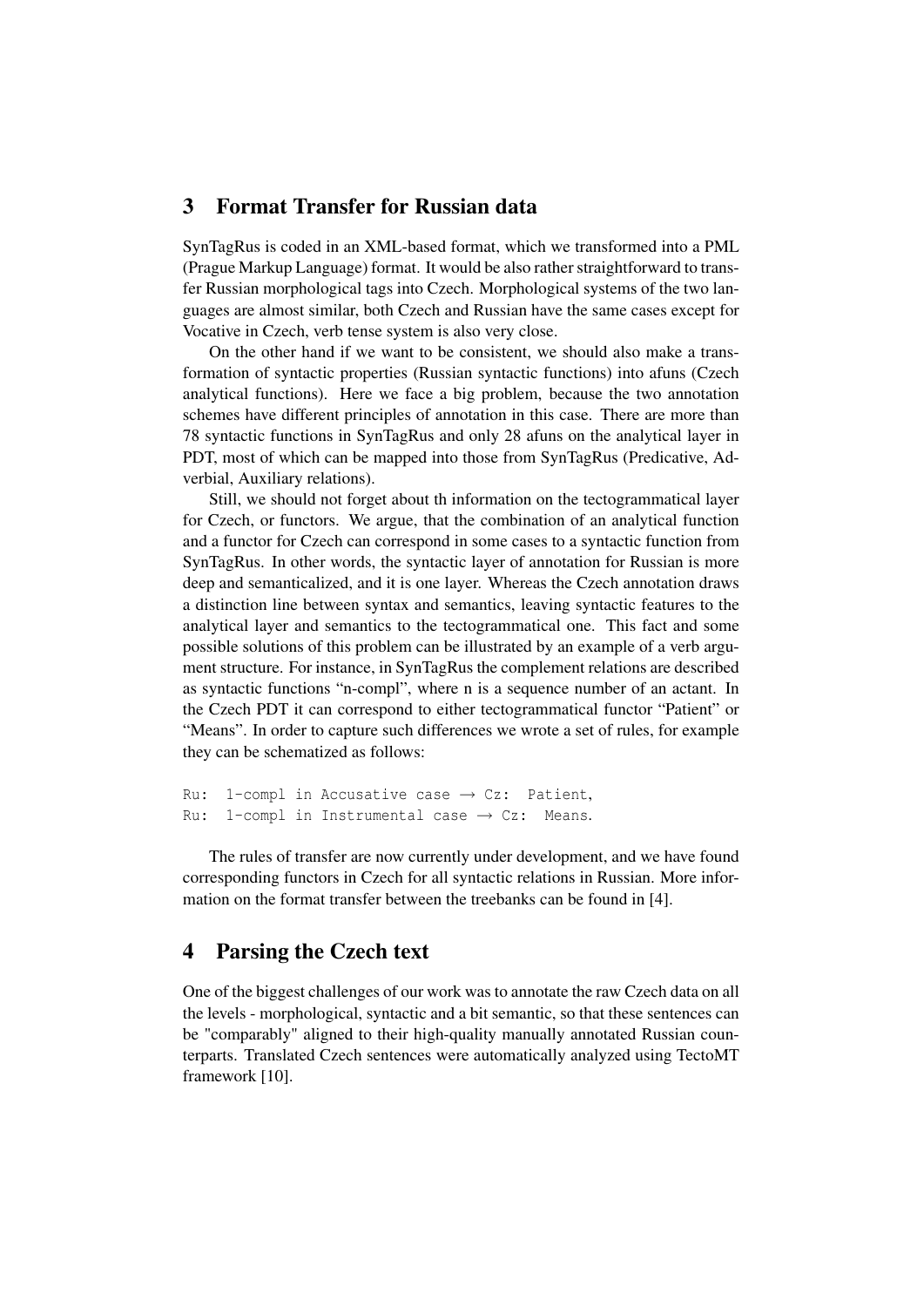The following steps were done:

- tokenization.
- tagging and lemmatization using Morce tagger [12],
- parsing with McDonald's MST parser [5],
- automatic conversion to tectogrammatical trees using mainly rule-based scripts, which are included in TectoMT framework.

Obviously, mistakes in automatically parsed Czech trees occurs. The unlabeled accuracy of the Czech parser is about 85%. We plan to fix them manually in the future.

### 5 Parallel Treebank Compilation

The parallel treebank is represented on three layers: morphological, analytical and tectogrammatical. The size of the treebank is not very big in comparison with treebanks mentioned in Section 1, and we are currently looking for ways to enlarge the corpus. The statistics of our parallel treebank is summarized in the Table 1.

|           |      | Czech Russian |
|-----------|------|---------------|
| sentences | 480  | 480           |
| words     | 5131 | 5895          |

Table 1: Summary of the Treebank size

Trees are visualized in TrEd editor<sup>1</sup>, which is used for the annotation of the PDT. A screenshot of the annotation on all three layers for both Czech and Russian sentences can be seen in Figure 1. Now we will briefly describe annotation layers of the parallel treebank.

#### 5.1 The Morphological layer and the Word Alignment

The morphological layer shows a sentence in Czech and Russian, where the words go in a linear manner, and they have their morphological properties attached. The whole corpus is automatically aligned on the level of words. For this purposes we ran the GIZA++ tool [9] on parallel texts lemmatized both on the Czech and Russian side. The two resulting one-directional alignments were then symmetrized using intersection symmetrization. For better alignment results we added to our small parallel data the Czech-Russian part of parallel corpus UMC [3]. On the sample of 100 sentences we made a manual evaluation of a word alignment quality,

<sup>1</sup>http://ufal.mff.cuni.cz/ pajas/tred/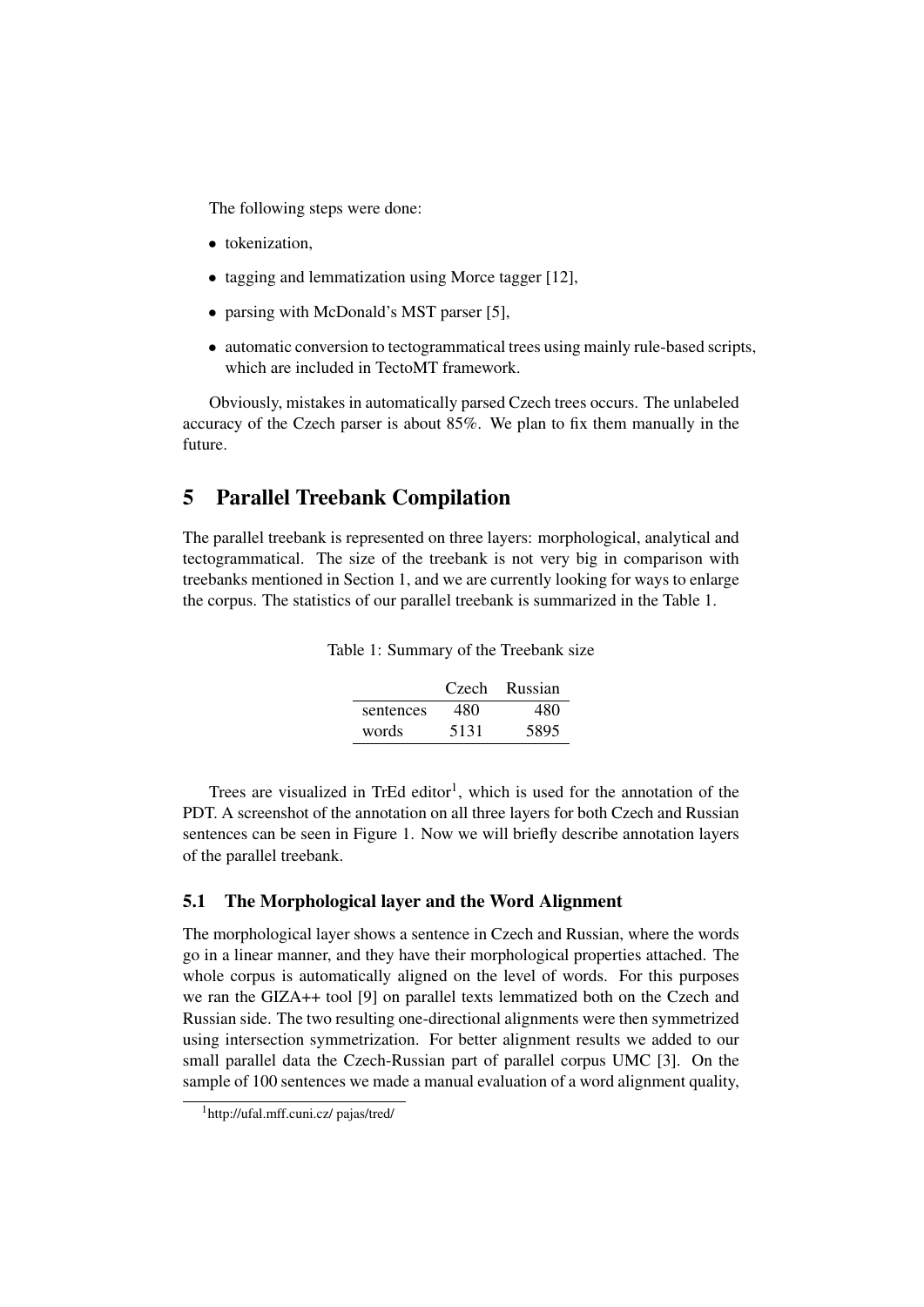

Figure 1: Representation of the sentence "The driver had a lilac coat" for Russian (at the top) and Czech (at the bottom) on morphological layer (A), analytical layer (B) and tectogrammatical layer (C).

its precision reached 85 %. In the future, we plan to improve the word alignment by introducing a good Czech-Russian dictionary.

#### 5.2 The Analytical Layer

The core goal of this project is a task of annotation of the treebank at least on the analytical level, so that syntactic correspondences between the languages can be seen. If not taking into account some surface incorrespondences in Czech and Russian trees caused by different annotation scheme, as, for instance, punctuation marks in Czech scheme which are ignored in SynTagRus, we can compare syntactic constructions in both languages. Figure 2 illustrates a sentence which has more or less similar syntactic structure, and the shapes of two trees are evidently close. In the next section we will show an example of trees with a different syntactic structure.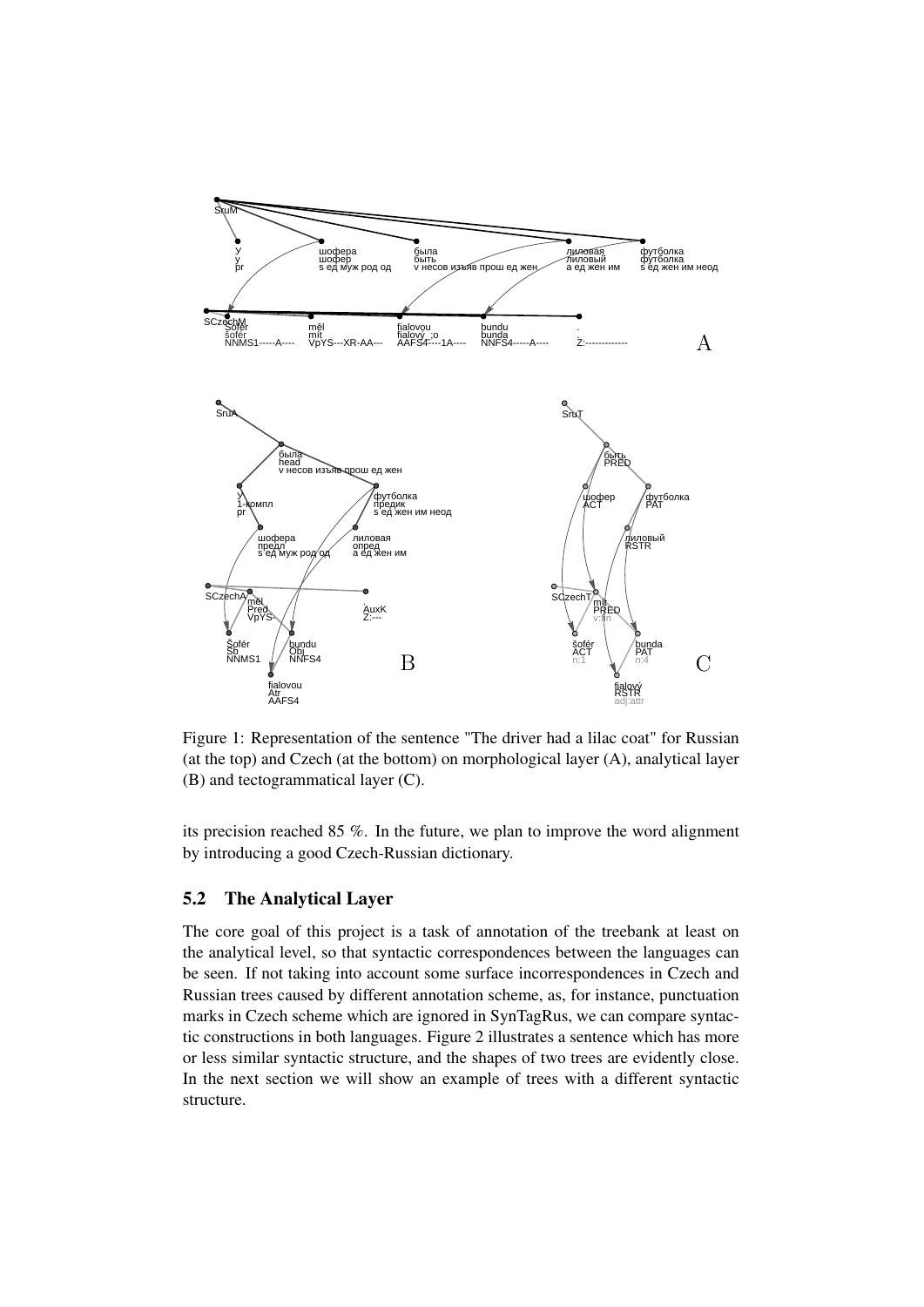

Figure 2: Aligned analytical representation of the sentence (lit.)"Lida was growing up and the town was growing, but somehow slowly, with breaks".

### 5.3 The Tectogrammatical Layer

The tectogrammatical layer of our parallel treebank is so far annotated only preliminary. It would be a huge work to make correspondences between Czech functors and Russian analytical functions. Still, tectogrammatical trees in two languages will be more similar, than the corresponding analytical trees. One of our tasks for future will be improving the tectogrammatical annotation for this treebank. First insight into the tectogrammatical annotation of Russian is described in [4].

# 6 Sample Analysis of a Sentence

We have described the preliminary research of how the Czech-Russian treebank can look like. Due to the small size of the parallel treebank it can not be used for the purposes of Statistical Machine Translation, as the PCEDT. However, this annotated data on each of the three layers can bring some insight into the comparative studies that can be useful while designing a Rule-Based or Hybrid Machine Translation system between the languages. As an example of such exploiting for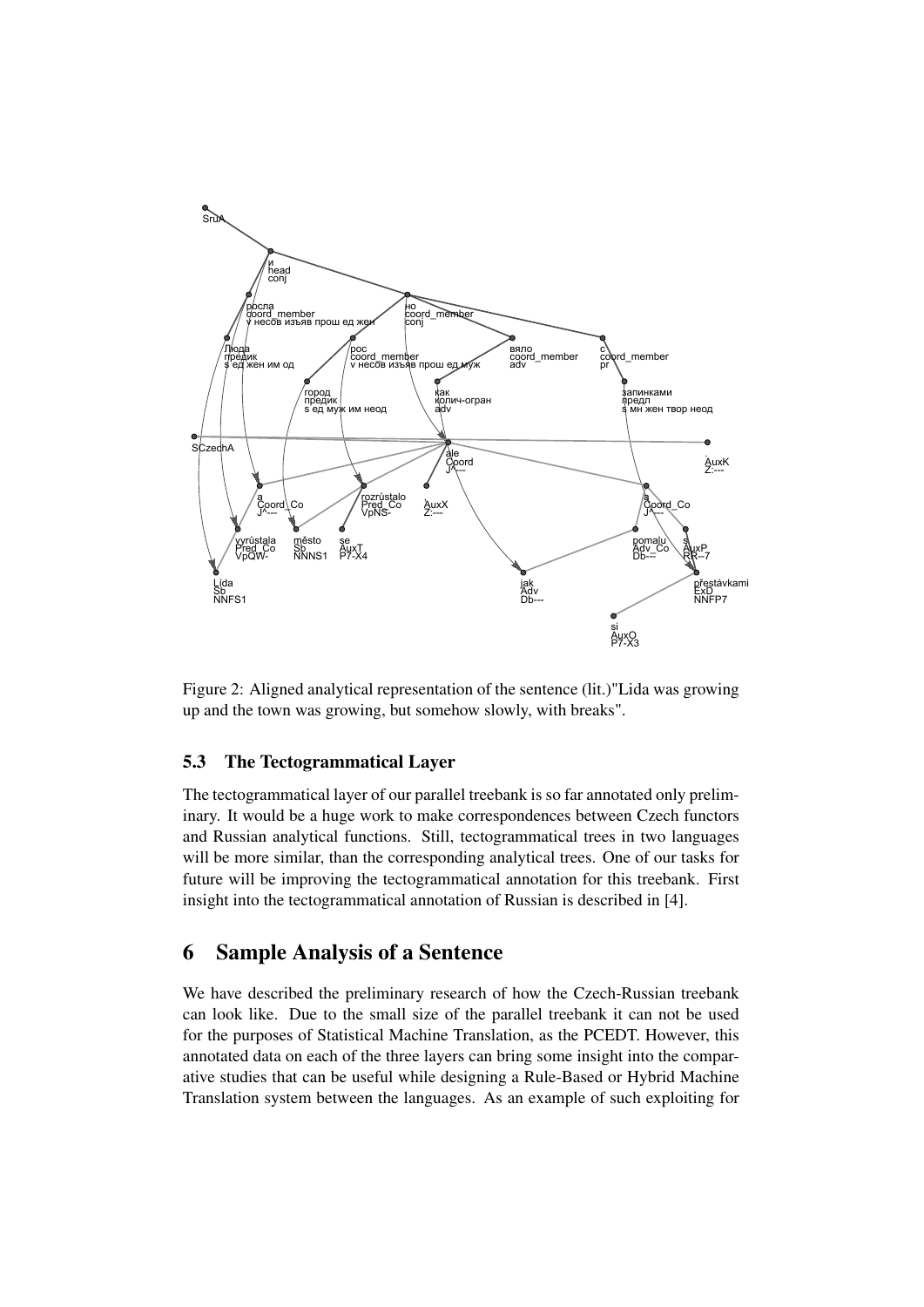differences that serve as a basis for MT rules of transfer, we will examine the sentence from the Figure 1.

The *morphological annotation* will provide evidence on whether or not sentences in two languages consist of words with the same or different part of speech, and how similar the morphological properties of those words are. In our example there are four lemmas in Czech and five in Russian (extra one is a preposition).

The *syntactic annotation* can help while inducing basic rules of the syntactic transfer for the Rule-Based MT system. For example, a frequent possessive construction with the verb "to have" in Czech and "to be" in Russian depicted as a tree reflects a difference, which is a candidate for a syntactic rule. To continue, in Czech and Russian sentences the same aligned words have different syntactic functions ("driver" - Subject and a child of the "verb" in Czech, Object and a "child" of the preposition in Russian).

Lastly, two trees on the *tectogrammatical layer* are identical and the corresponding nodes have the same tectogrammatical functors, as this level of annotation stands closer to the "Interlingua".

### 7 Conclusion and Future Work

We have shown here the initial phase of building the Czech-Russian Dependency Treebank. On the small sample of the data we made the preliminary correspondence between the two annotation schemes, which will be useful while adding new data to the treebank. One of the possible directions of our research is also making use of automatic annotation tools from the SynTagRus - the tagger and the parser so that we can annotate a parallel corpus of Czech and Russian languages on syntactic level, not being dependent on the data from the monolingual treebanks. This will enlarge our corpus size at the price of quality, because in addition to the Czech parser mistakes, there will be also mistakes from the Russian parser. The treebank described is not published on-line because of the copyrights. Still, it will be widely exploited for the internal research purposes, namely for constructing rules for the RBMT system between Czech and Russian.

### 8 Acknowledgments

The research was funded by grants MSM 0021620838, GA201/09/H057, and GAUK 116310/2010. We are also grateful to Leonid Iomdin who provided the Russian data for the project and to the anonymous reviewers for their valuable remarks.

# References

[1] Gustafson-Capkova, Sofia, Samuelsson, Yvonne, and Volk, Martin (2007) SMULTRON (version 1.0) - The Stockholm MULtilingual parallel TRee